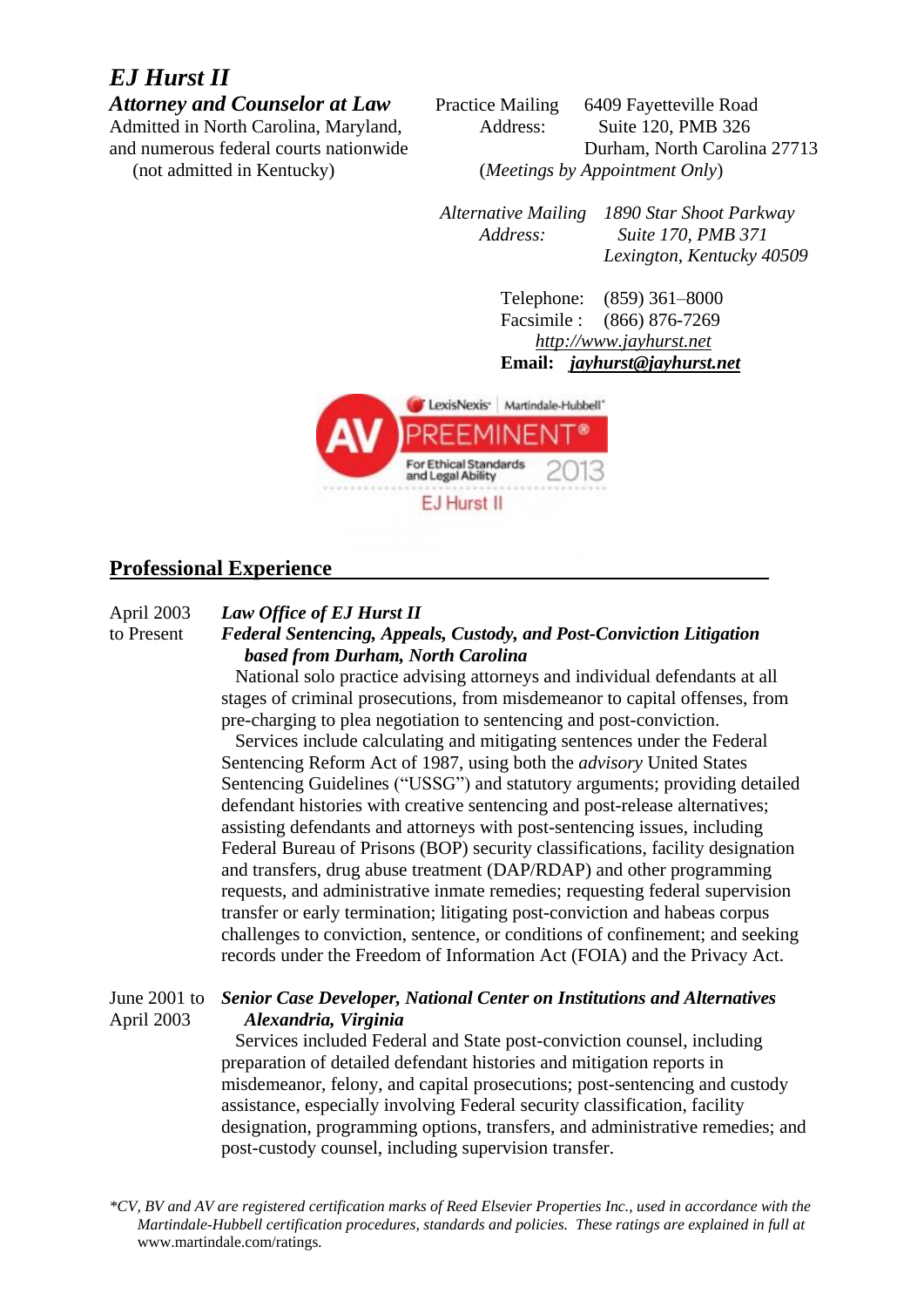Oct. 1998 to *Law Clerk, Jefferson County Attorney's Office* Aug. 2000 *Louisville, Kentucky* Legal and general research position including: pretrial witness interviews and

preparation; prosecution development; attorney-supervised criminal motion and discovery practice; litigation preparation and trial support; written appellate advocacy; and policy and legislative advocacy research and drafting.

### May 1998 to *Law Clerk, Legal Aid Society of Louisville (Kentucky), Housing Law Unit* Aug. 1998 *Interest on Lawyers Trust Accounts ("IOLTA") Fellowship*

 Civil legal and general research position that included client intake interviews; legal memoranda research and drafting; apartment inspections; records requests under the Kentucky Open Records Act and Federal Freedom of Information Act (FOIA); litigation preparation and trial support.

## Sept. 1997 to *Student Assistant, Brandeis School of Law Library,*  May 2000 *University of Louisville, Kentucky*

 Part-time position providing general patron and library management services; legal and general research for Law School faculty; and training new employees

## Apr. 1996 to *Law Library Assistant, Brown, Todd & Heyburn PLLC*

Apr. 1997 *(now Frost, Brown, Todd PLLC)*

## *Lexington, Kentucky*

 Records Management and Research position maintaining major law firm's twenty-year records archive, spread between three regional storage facilities; preparation of new records management database; & periodicals maintenance.

## **Practice Licenses and Professional Memberships \_\_\_\_\_\_\_ \_\_\_\_**

- Maryland State Courts (January 3, 2002)
- North Carolina State Courts (April 3, 2009)
- United States Court of Appeals, Fourth Circuit (December 13, 2013)
- United States Court of Appeals, Fifth Circuit (July 14, 2009)
- United States Court of Appeals, Sixth Circuit (July 27, 2018)
- United States Court of Appeals, Tenth Circuit (July 5, 2018)
- United States District Court, Eastern District of North Carolina (October 16, 2009)
- United States District Court, Middle District of North Carolina (November 2, 2009)
- United States District Court, Western District of North Carolina (September 9, 2015)
- United States District Court, District of Colorado (March 17, 2008)
- United States District Court, District of North Dakota (March 21, 2013)
- United States District Court, District of Columbia (November 7, 2016)
- Fourteenth Judicial District Bar (Durham County, North Carolina), Member
- National Association of Criminal Defense Lawyers (NACDL), Member

*EJ Hurst II, Attorney at Law, 6409 Fayetteville Road, Suite 120, PMB 326, Durham, North Carolina 27713 (Mailing Address: meetings by appointment only) Tel: (859) 361-8000; Fax: (866) 876-7269; Email: jayhurst@jayhurst.net*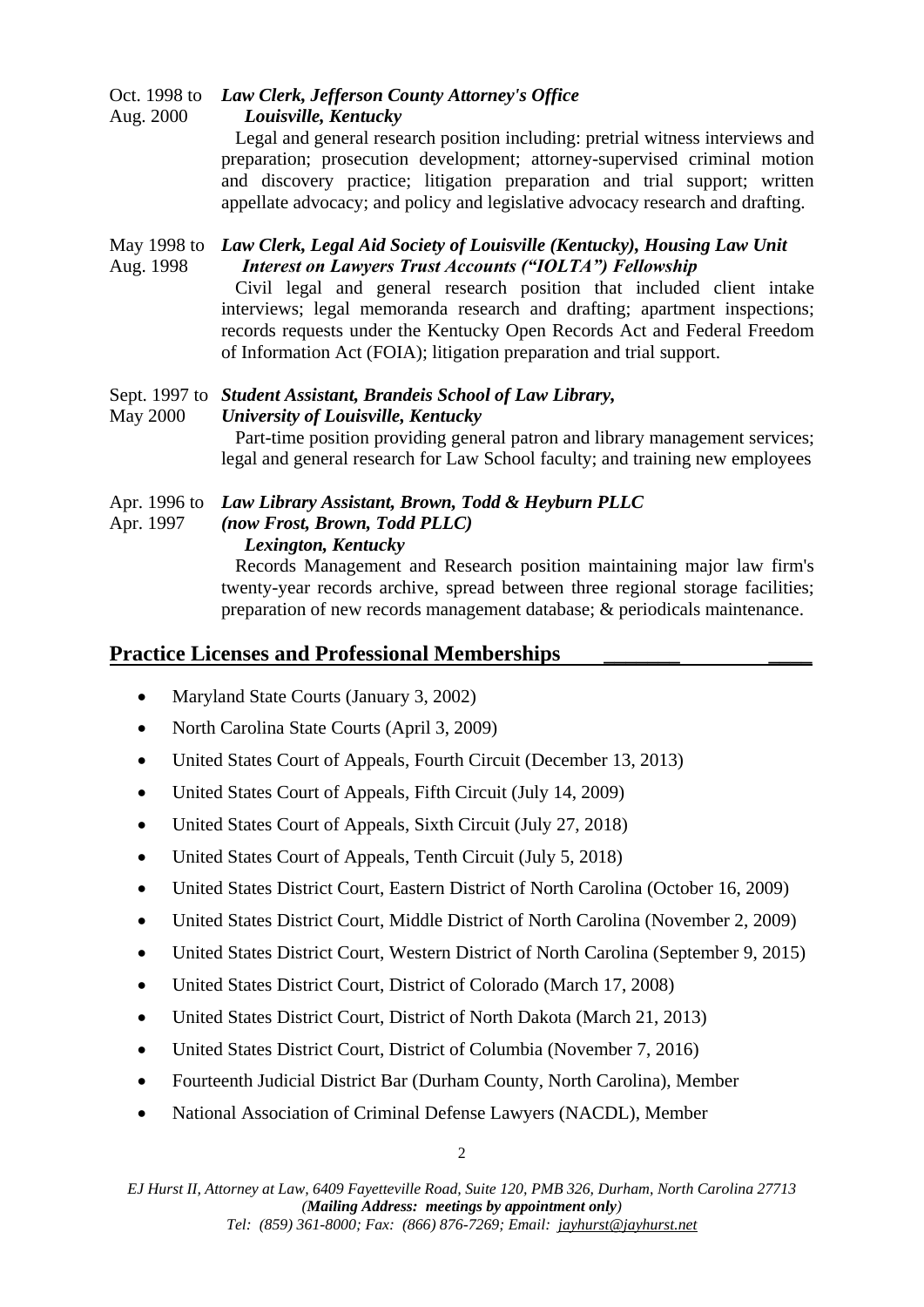#### **Public Service \_\_\_\_\_\_\_\_\_\_\_\_\_\_\_\_\_\_\_\_\_\_\_\_\_\_\_\_\_\_\_\_\_\_\_\_\_\_\_\_\_\_\_\_\_\_\_\_\_\_\_**

*Member*, Corrections Committee, National Association of Criminal Defense Lawyers

- *Member*, Sentencing Committee, National Association of Criminal Defense Lawyers
- *Author and Host*, The BOP FOIA Project (*http://www.victorvillefoia.org/*) Website regarding public records from the U.S. Bureau of Prisons (BOP)
- *Presenter*, "Federal Sentencing: Laws, Legislation, and Nuance," Lawline.com Online Continuing Legal Education (March 22, 2010).
- *Presenter*, Public Defender Service for the District of Columbia, Criminal Defender Training Program, Summer Series, "Navigating the Murky Waters of the BOP: Advocating for the Best Possible Placement and Designation for Your Clients," June 5, 2008.

#### **Education\_\_\_\_\_\_\_\_\_\_\_\_\_\_\_\_\_\_\_\_\_\_\_\_\_\_\_\_\_\_\_\_\_\_\_\_\_\_\_\_\_\_\_\_\_\_\_\_\_\_\_\_\_\_\_\_**

| Sept. 2000–Sept. 2001 | L'Etude de droit fondamental français<br>(Studies in Fundamental French Law (non-degreed))<br>Université de Montpellier I, Faculté de Droit, Montpellier, FRANCE |
|-----------------------|------------------------------------------------------------------------------------------------------------------------------------------------------------------|
| <b>May 2000</b>       | <b>Juris</b> Doctor<br>Louis D. Brandeis School of Law<br>University of Louisville, Kentucky, USA                                                                |
| May 1993              | <b>Bachelor's of Arts in Political Science</b><br>Transylvania University, Lexington, Kentucky, USA                                                              |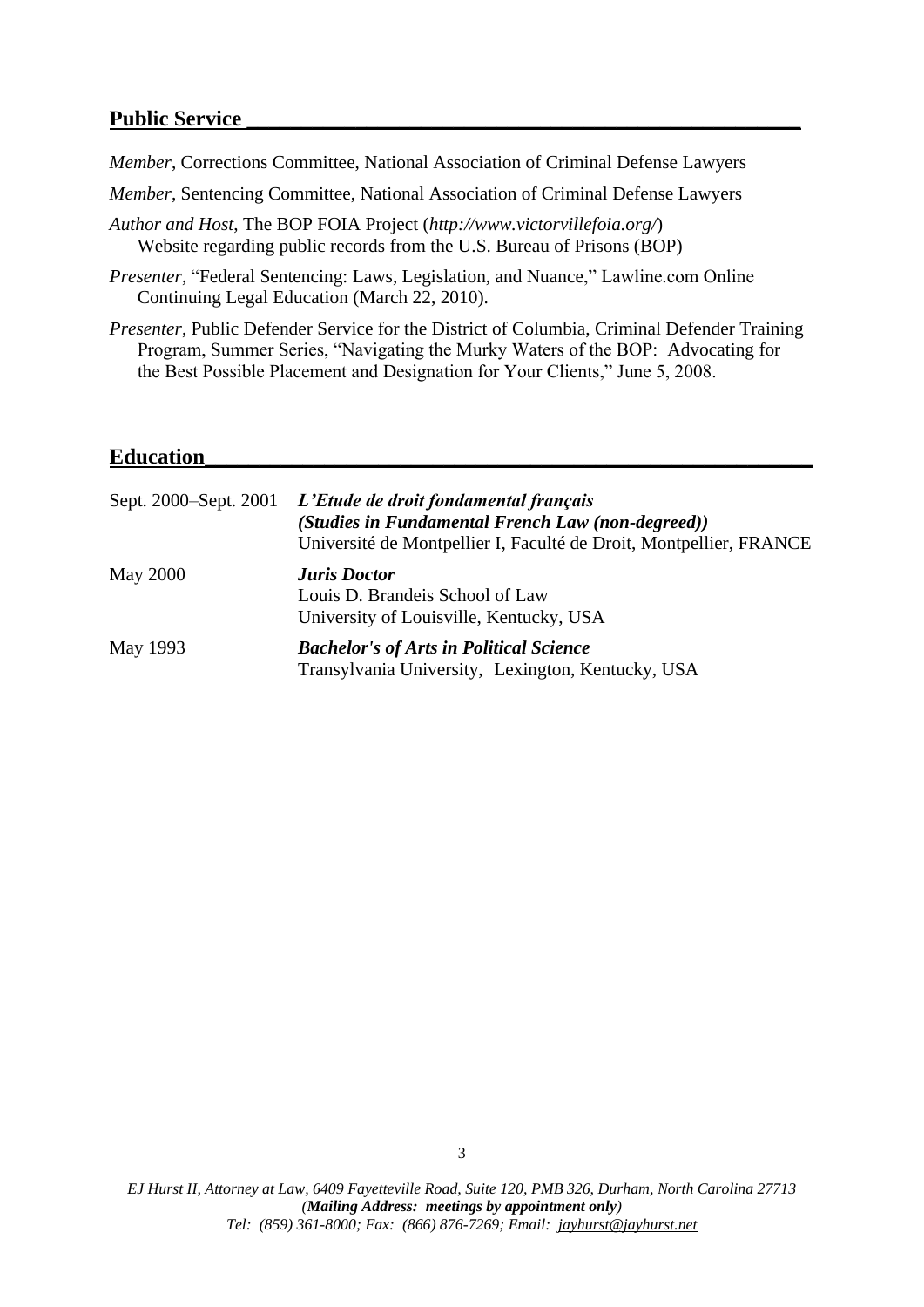| Jul 10, 2018       | "Journalistic imprecision contributes to criminal-justice myths,"<br>Lexington Herald-Leader (kentucky.com),<br>https://www.kentucky.com/opinion/op-ed/article214645775.html.                                                                                    |
|--------------------|------------------------------------------------------------------------------------------------------------------------------------------------------------------------------------------------------------------------------------------------------------------|
| June 1, 2018       | "Educating inmates makes us safer than prison alone. And it's<br>cheaper." Lexington Herald-Leader (kentucky.com),<br>https://www.kentucky.com/opinion/op-ed/article212389529.html.                                                                              |
| April 20, 2018     | "Federal prisons are not economic engines," Lexington Herald-<br>Leader (kentucky.com), https://www.kentucky.com/opinion/op-<br>ed/article209509889.html.                                                                                                        |
| March 20, 2018     | "National Lawyers Need National Licensing For National Courts,"<br>Law360, https://www.law360.com/articles/1022922/national-<br>lawyers-need-national-licensing-for-national-courts.                                                                             |
| November 22, 2017  | "Prison privatization is never the right answer," Lexington Herald-<br>Leader (kentucky.com), https://www.kentucky.com/opinion/op-<br>ed/article186136993.html                                                                                                   |
| September 15, 2017 | "Elected judges are bad for the republic and the law," Lexington<br>Herald-Leader (kentucky.com),<br>https://www.kentucky.com/opinion/op-ed/article173628976.html.                                                                                               |
| July 17, 2017      | "Ignore, report internet trolls to encourage real debate, civility,"<br>Lexington Herald-Leader (kentucky.com),<br>https://www.kentucky.com/opinion/op-ed/article161733393.html.                                                                                 |
| July 7, 2017       | "Why Trump voter fraud commission should go through<br>bureaucratic wringer," The Hill (online),<br>http://thehill.com/blogs/pundits-blog/the-administration/340950-<br>why-trump-voter-fraud-commission-should-go-through.                                      |
| June 27, 2017      | "How the fractured media landscape is fueling the resurgence of<br>white nationalists," The Hill (online),<br>http://thehill.com/blogs/pundits-blog/media/339686-how-the-<br>fractured-media-landscape-is-fueling-the-resurgence-of-white.                       |
| April 14, 2017     | "Why an independent counsel is necessary in an election probe,"<br>The Hill (online), http://thehill.com/blogs/pundits-blog/the-<br>administration/328729-why-an-independent-counsel-is-necessary-<br>in-election.                                               |
| September 2016     | Alan Ellis and EJ Hurst II, "Different Talk, Familiar Walk: More<br>Medical and Elderly Releases under BOP's Reduction in Sentence<br>Program, but Other Inmates Still Out of Luck," Criminal Justice<br>(American Bar Association), Vol. 31, No. 3 (Fall 2016). |

*EJ Hurst II, Attorney at Law, 6409 Fayetteville Road, Suite 120, PMB 326, Durham, North Carolina 27713 (Mailing Address: meetings by appointment only) Tel: (859) 361-8000; Fax: (866) 876-7269; Email: jayhurst@jayhurst.net*